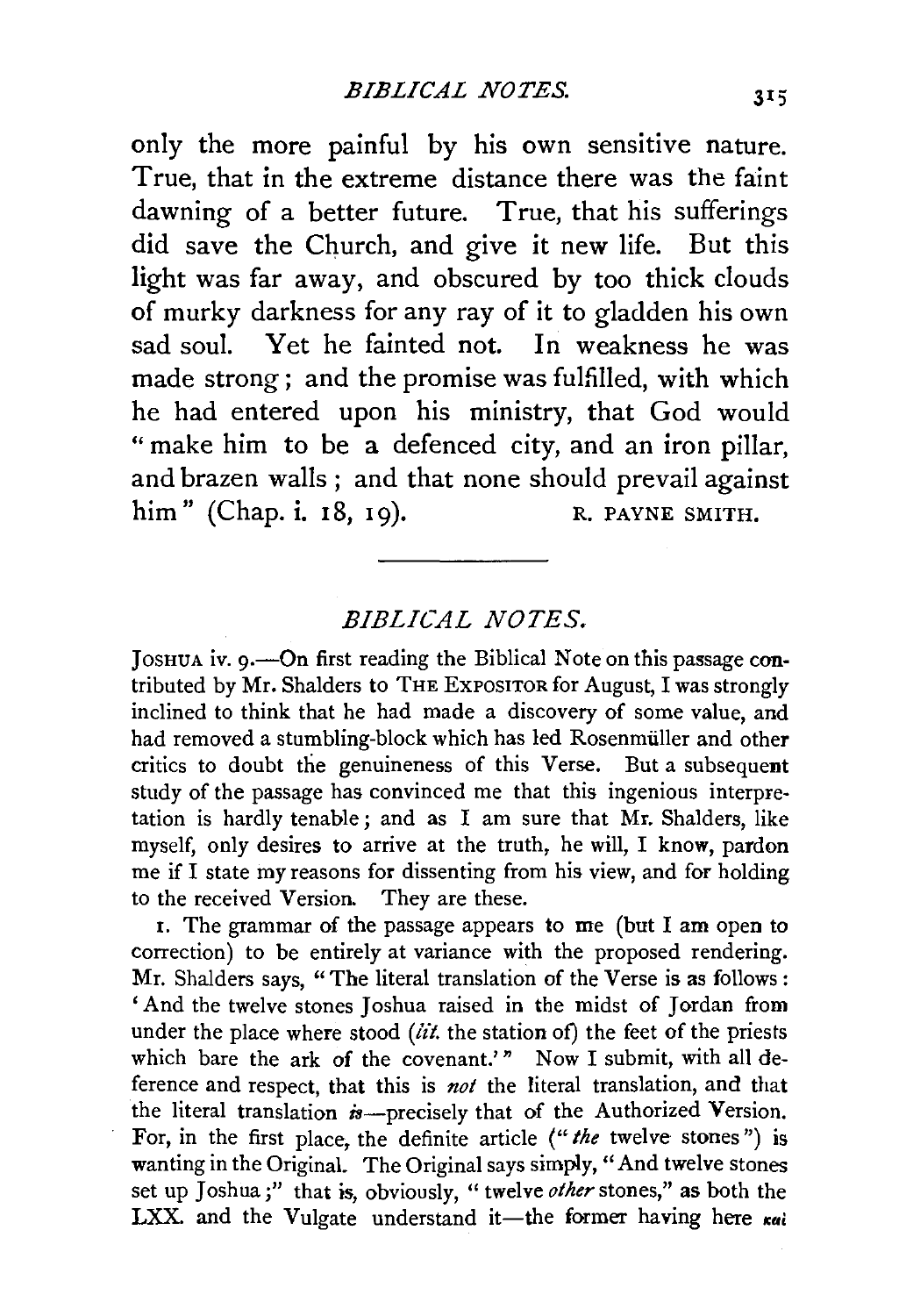$d\lambda \lambda$ ov<sub>S</sub> *DwOExa*  $\lambda$ *iθovs*; the latter, *Alios quoque duodecim lapides.* The article, which Mr. Shalders justly sees to be essential to his view, he has somehow read into the passage. Had the Original aimed at expressing his meaning, it would have stood, as it stands in Verse 20, " *these* twelve stones," or at least " *the* twelve stones " (יְהָצְבָל, Secondly, it is, to say the least, doubtful whether l:l i?~ *(statui!, stare fecit)* could ever be used of " raising up stones out of the bed of the river." Its meaning is to *set up, to erect,* not to *take up* or *lift up.*  Words to express this latter sense *are* found in this Chapter, as in Verses 3, 5, 20, and in Verse 8, immediately before our text; and it is presumable that, if the sacred writer had wished to convey this meaning here, he would have used one of these words, and *not* the very word which in Verse 20 is employed to express the idea which Mr. Shalders repudiates. But be that as it may, this, I think, is almost certain,  $\overline{(\alpha)}$  that to express the meaning of Mr. Shalders, a different preposition must have been used, namely, "out of the midst" (of the Jordan), instead of "in the midst" (קָּתּוֹךָ, not בְּתוֹה, and all the more so, as this preposition is used to convey this meaning in Verse 8. The design of Verse 9, according to Mr. Shalders, is "to record where the stones came *from* that were set up in Gilgal." But I venture to suggest to him that if that were so, a preposition of motion, not a preposition of rest, would have been used. And the same remark applies (4) to  $n\overline{p}$ . Mr. Shalders renders this word *"from* under," that is to say, he imports the idea of motion into the word which of itself simply signifies *under-from under* being regularly expressed by ni)BO. The rendering of the Authorized Version, " in the place where the feet of the priests stood," so far from "missing the force of the preposition," is the exact English equivalent of the Hebrew idiom, " under the standing-place of the feet of the priests," &c. And that our translators were warranted in their rendering, "in the place," &c., a glance at Exodus x. 23 and xvi. 29 will shew. I am constrained to say, therefore, in view of these four considerations, that Hebrew grammar is altogether against Mr. Shalders's novel and ingenious view, and that the Original asserts unmistakably that Joshua " erected a second cairn in the course of the Jordan itself."

2. The other difficulties suggested by Mr. Shalders are also disposed of by a careful study of the sacred narrative. It is asked-and the question has been put before—what could be the object or the good of this second cairn? For it is natural to suppose that, as soon as the river resumed its customary flow, these memorials of the passage would forthwith be hid from view. It also seems certain, as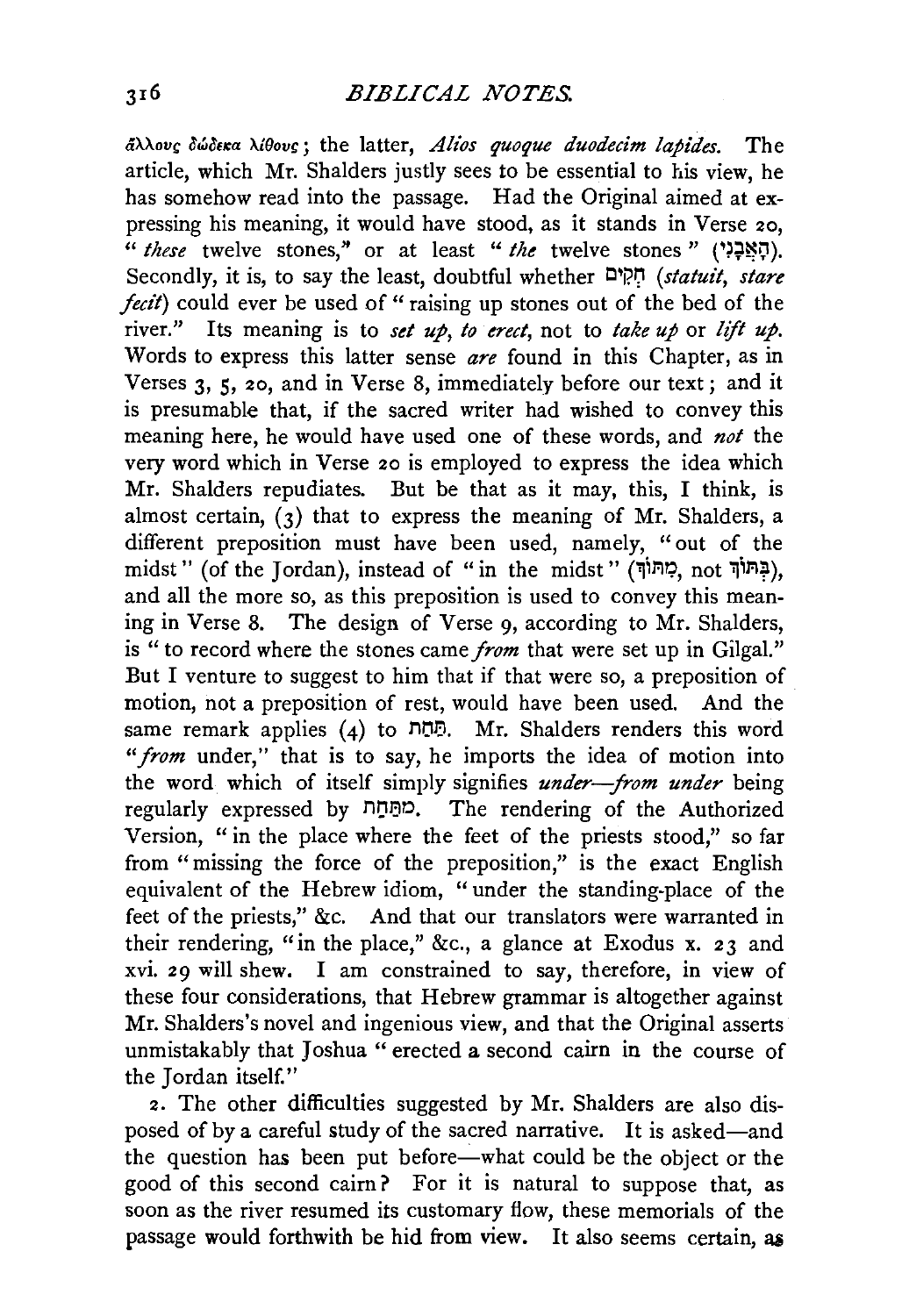Mr. Shalders says, that "one stone could not long remain upon another in a river subject to such a periodical rush of waters as took place every spring, when the snows of the Lebanon [? Hermon] melted." And to this it may be added that the current of the Jordan is always extremely rapid—in some places eight knots—owing to its rapid fall,  $I_1$ ,  $S$  feet in each mile, according to one estimate;  $I_1$ ,  $400$ feet in about Ioo miles, according to another; a circumstance to which it is probably indebted for its name, "the Descender" ( $\overline{17}$ י And the strength of the current at or near this very place is curiously illustrated by the not infrequent accidents which befall the pilgrims who annually bathe here. It is not surprising therefore that we should be asked, first, how the twelve stones could possibly remain in situ " unto this day"? and, secondly, how the writer could possibly know they were there, when they were covered by the waters ? But the narrative supplies an answer. The passage, it reminds us, was effected in the first month (April). At that time the river would be, and as a matter of fact was, full to overflowing (Joshua iii.  $15$ ). Not only the snows of Hermon, but probably the latter rain also, had swelled its waters. It may be that Joshua iii. 15, literally interpreted, only informs us that the river was " $full$  up to all its banks," though the Original seems to me to suggest an overflow. But we find at the present day, when the volume of the Jordan is considerably less than it was formerly, that the sedge and bushes which fringe its banks are constantly submerged in the time of harvest (Furrer, Robinson). Now "the place where the feet of the priests stood," the place where Joshua raised his memorial, was not in the bed of the river, but in the shallow overflow on the eastern bank. For it was when "the feet of the priests that bare the ark were dipped in *the brim* of *the water,"* that the flow of the stream was stayed. And here, "at the brink of the water of Jordan," the priests continued to stand (Chap. iii. 8; Chap. iv. 3) until all the people had passed over. In this same place, therefore, away from the rapid current, and where they were not likely to be dislodged by the annual flood, the twelve stones were set up. They may have been partially covered while the flood lasted, but when the river retreated to its proper channel they would all be exposed to view.

It still remains to mention the purpose of this second cairn. It was obviously intended to mark the exact spot. The twelve stones set up at Gilgal would only proclaim to future generations the fact of the miraculous passage ; the twelve raised by Joshua would shew them the place where the ark rested while their forefathers crossed. It was Joshua's own idea, apparently. And it seems to me, I must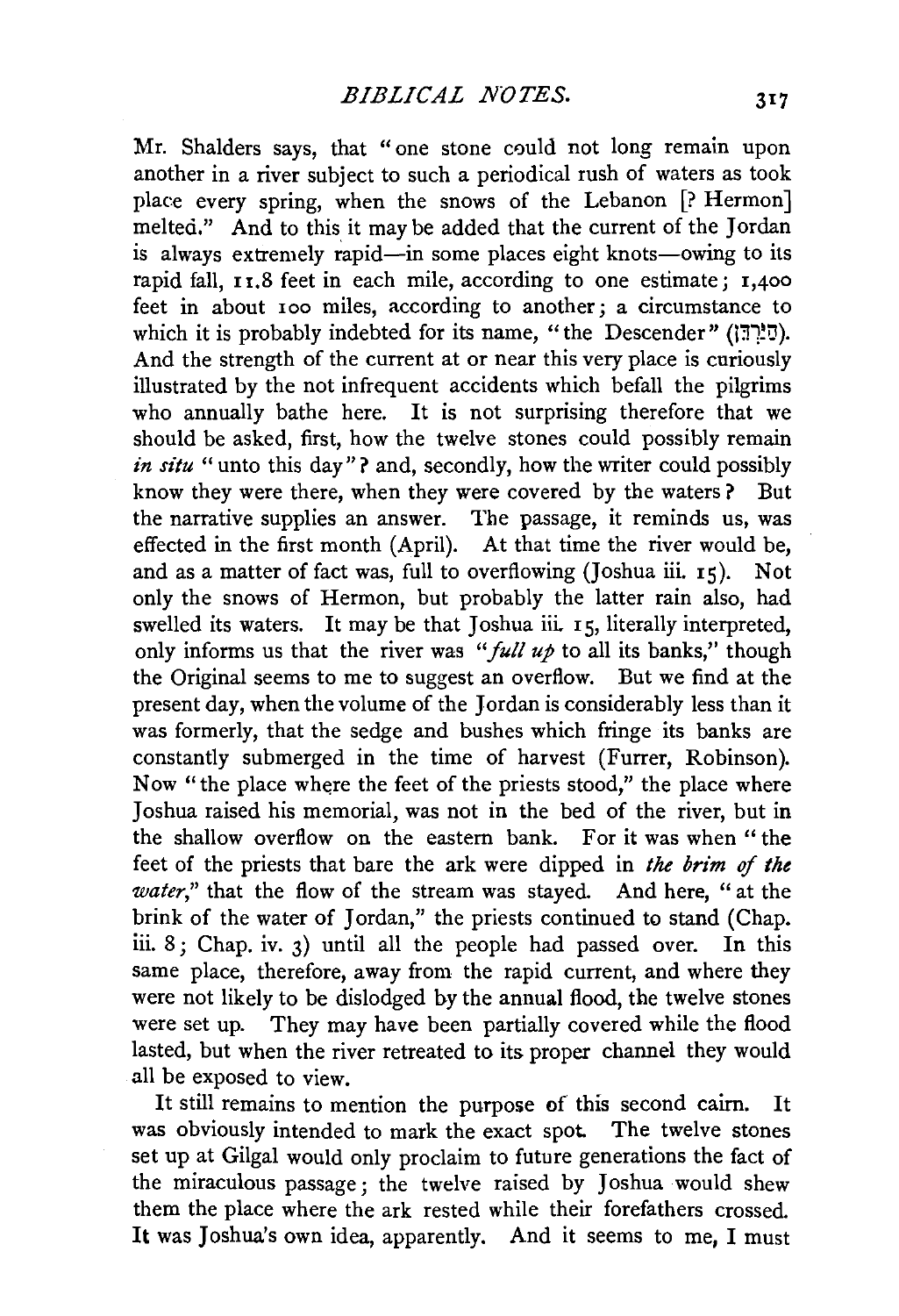## *BIBLICAL NOTES.*

say, to have every stamp of naturalness and truthfulness. God appointed a memorial of the event-the Divine wisdom has never sanctioned respect of *places*—but the great captain, who on that day was " magnified in the sight of all Israel," he would fain fix the place. He has been commanded to take twelve stones *out* of the Jordan, and erect them elsewhere. He is to take them from the very spot where the feet of the priests stood firm. What a natural idea that he should take twelve other stones, and set them up  $\dot{\mathbf{m}}$  the Jordan, on the spot which had been thus consecrated, and which must ever be a "holy place" to the Hebrew people ! JOSEPH HAMMOND.

CANDOUR obliges me to surrender to Mr. Hammond's criticism my interpretation of this Verse. The cumulative weight of his objections is irresistible. But while he has successfully impugned the translation I proposed, I doubt whether he quite adequately appreciates the difficulty it was intended to remove. the difficulty it was intended to remove.

LUKE  $xi$ .  $5$ -10.—When Jesus had been praying in a certain place, his disciples came to him, and said, "Lord, teach us to pray;" and He taught them the Lord's Prayer. But when He had done this He goes on to speak to them in a parable that seems to cast a new light on some of those relations of man to God which are to be affected by this mysterious agency. For instead of representing the Divine Nature as so open and tremulous to our cry that it needs not even a whisper when we pray, but can hear our sighing and be stirred by our longing, it is opened to us here as if wrapped in a slumber heavy as midnight, and only to be awakened by our persistent and most urgent endeavour.

In all the words of the Messiah which we possess, there is but one other parable touching the same principle. It is where the widow comes, in her helplessness, to the unjust judge, who neither fears God nor regards man, and cries, "Avenge me of mine adversary." He has no mind to listen to her cry; she is the embodiment of all helplessness; there is no eloquence in her words, no gift in her hands, and no reason in the world why he should attend to her, except her simple persistence in urging her claim : but that carries the day against every obstacle. Her continual cry for what she has a right to seek has in it a touch of omnipotence. So he gives that to importunity he would not give as a duty or a right.

The first feeling we have about the matter is either that there has been some mistake in the way these parables are reported, or that it is hopeless for us to try to understand them. We say, "This house-